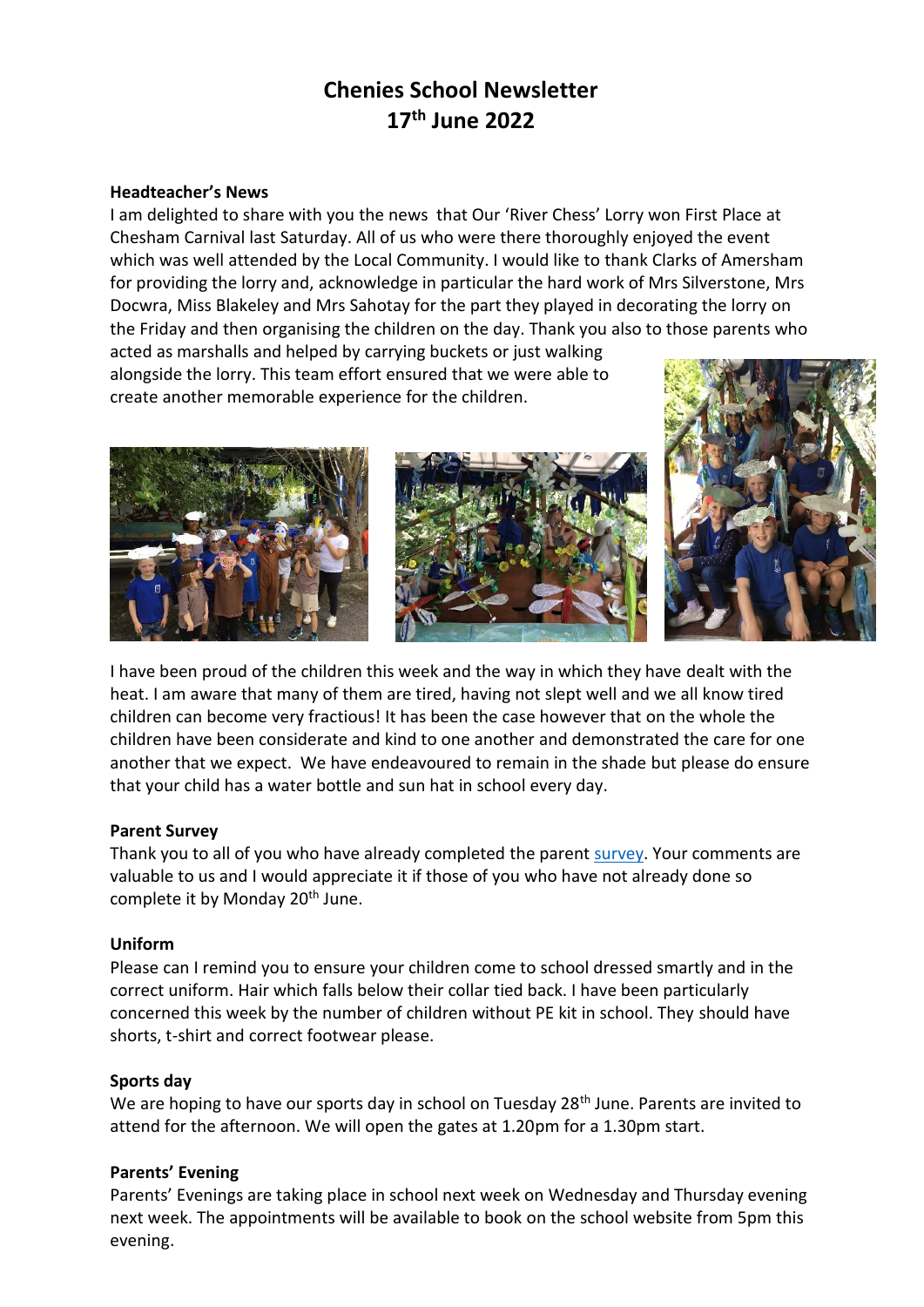## **Artist of the Week**

This week's artist is [Nick Holly](https://www.chenies.bucks.sch.uk/web/art_and_design/541341) and was chosen by Mrs Powell.

### **Please remember**

- To book your parents' evening appointments for next week
- Friday 24<sup>th</sup> June PTA Ice Cream- Friday

I wish you all an enjoyable weekend.

Suzanne Powell Headteacher

## **STARS of the week**

| <b>Van Gogh</b> | <b>Alexander</b> | Jia            |
|-----------------|------------------|----------------|
| <b>Monet</b>    | <b>Jake</b>      | <b>Vedanth</b> |
| <b>Hockney</b>  | <b>Arthur</b>    | <b>Marcel</b>  |
| <b>Hepworth</b> | <b>Evie May</b>  | <b>Adrian</b>  |

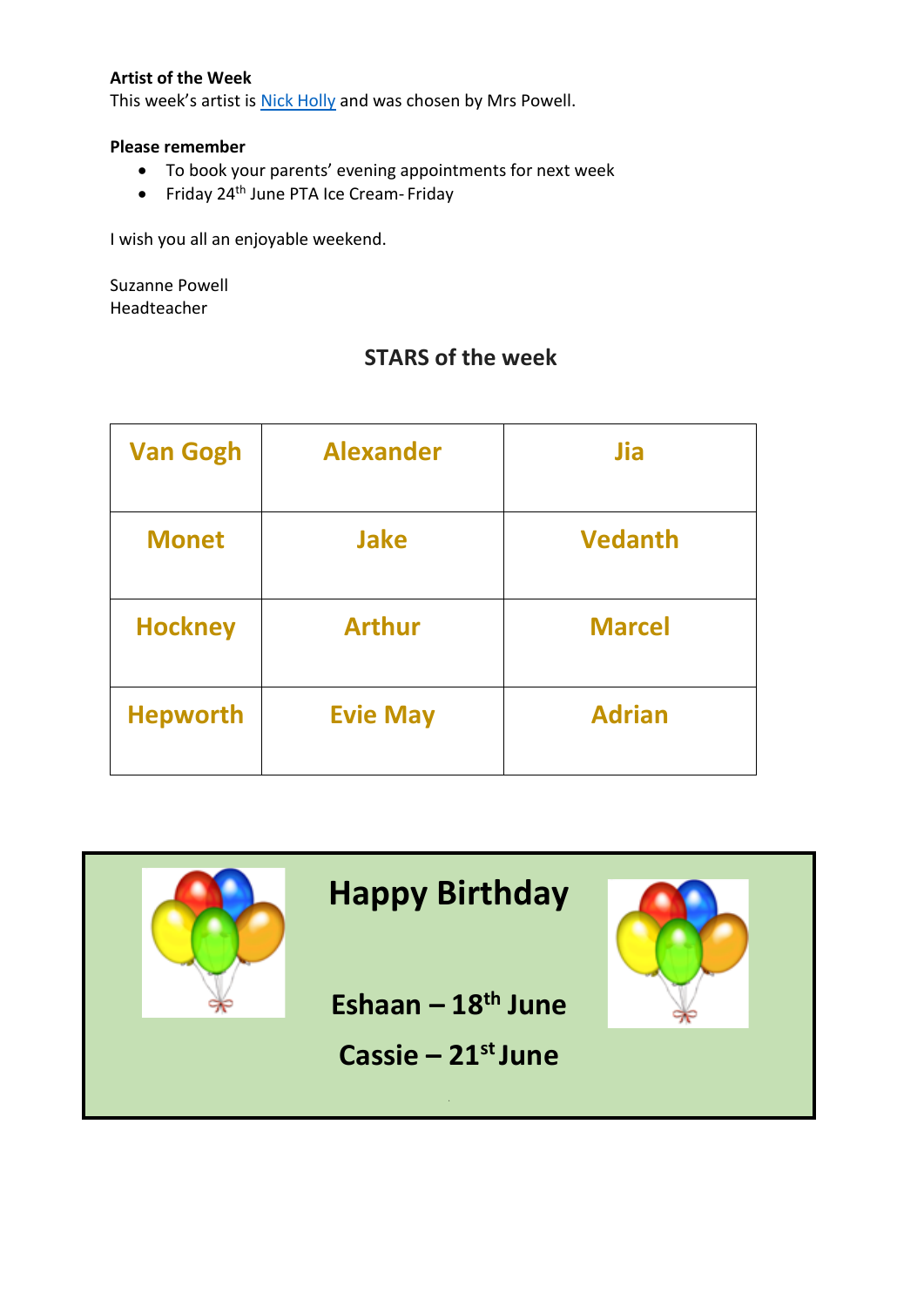### **Van Gogh**

Hope you have had a good week!

#### **Phonics**

The summer term is all about consolidating what we have learnt over the year. At this stage we expect children to be able to recognise digraphs/trigraphs when reading. Therefore we will continue to re-visit all of the Phase 3 sounds and alternative sounds daily and consolidate the position of where these sounds are likely to be found in word. For example, AY would normally be found at the end of a word and AI in the middle. In line with this we will be starting Phase 4.

| Three<br>Week | are<br>ure<br>air<br>ear       |
|---------------|--------------------------------|
| Week Four     | er<br>.<br>ΩV<br>οι<br>u.<br>ш |

Please continue to consolidate reading and writing the Phase 2-5 tricky words.

#### **Reading**

It is really important that you continue share books with your child. Please remember it's not just about them reading to you. It is as important that you are reading to them and sharing experiences. This term we will continue to compare and focus on Fiction and Non – Fiction books, looking at the key features for example, contents page, index page etc.

#### **Writing**

Our topic for the next few weeks is The Seaside. Next week we will be learning about being safe near the water and out in the sun. The children will be creating their own posters to display around school.

In addition to the topic writing we will continue to do the words of the day. Please remember if you are doing any writing at home, it is important the children are confidently applying their digraphs when writing words/sentences. Please continue to encourage them to use their whooshes in and out to form cursive letters, use finger spaces, a capital letter at the start of their sentence and a full stop at the end. Remember writing does not always mean sitting at a desk, they can write lists, recipes, make tickets, label things etc, it's all about then having a go.

#### **Maths**

Next week we will be consolidating counting on/back from hidden quantities. They will also be using a number line to support counting on/back to give totals up to 20.

**Topic** Our topic this term is The Seaside!

#### **REMINDERS:**

**SHOW & TELL:** Thursday 16<sup>th</sup> 2022 –Red House

**STAY, PLAY AND READ:** Tuesday 14<sup>th</sup> June 2022 at 1.30

Mrs Sahotay  $\odot$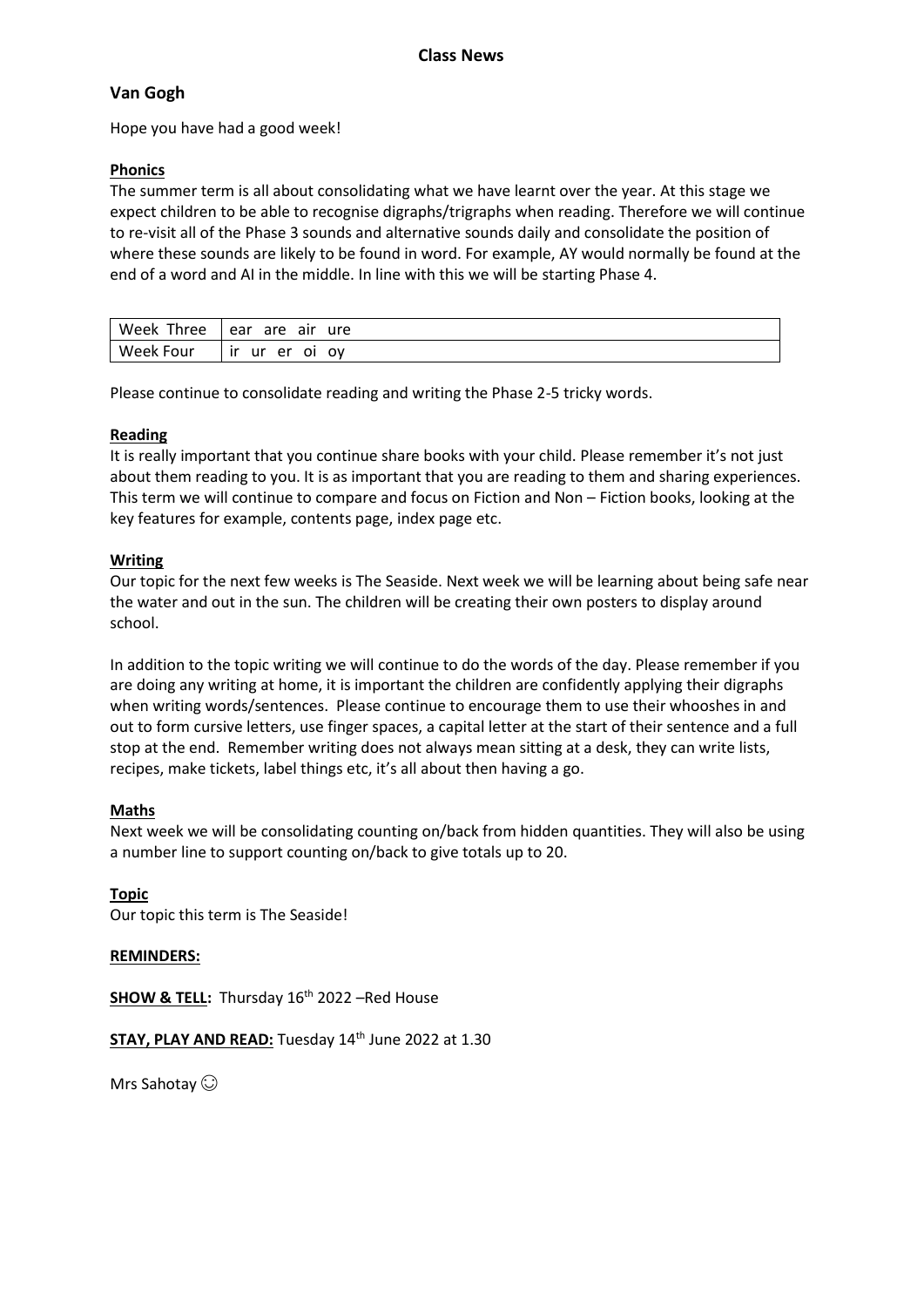#### **Monet**

In English next week in Monet Class, we will complete our editing and begin to write up our newspaper reports about the sinking of the Titanic in best, using our headlines created today. We will also be moving on to finding out about people who have risked their lives to save others at sea and begin to create a fact file of one particular person. This will link in with finding out more about how we can keep safe at the beach and near rivers with a special visit from the RNLI who will be presenting an important assembly to both key stages on Wednesday.

In maths we will be reviewing the months of the year, revising telling the time to o'clock, half past, quarter past and quarter to (and for Year 2 five minute intervals). Please regularly practise telling the time on different clocks at home.

In science we will be monitoring our experiment to find out what conditions a seed needs to germinate and we will be finding out and describing the lifecycle of a plant.

In art we will be finding out about the Artist, Kehinde Wiley, in particular his seascapes and creating our own seascape painting using our knowledge of secondary and tertiary colours.

In RE we will be continuing to find out about who is special in religion, this week focusing on Judaism.

Have a wonderful weekend,

Miss Blakeley

## **Hockney**

We made an excellent start to our new topic of exploring Europe this week. The children made some fantastic contributions to our class discussion about countries within Europe and all the different things you might see and eat whilst there. Please do talk to your child about some of the places within Europe you have visited if you can and what it was like there.

Next week we shall begin our final English topic for the year-a non-fiction unit focusing on space exploration. We are going to be thinking about the qualities you might need to possess in order to become an astronaut, linking this to our current focus on personal attributes within our PSHE lessons. We shall be discussing these attributes in the context of diaries and begin to explore biographies, what makes them an interesting genre and why we might want to read them.

In maths we shall continue to focus on money. Identifying money, counting with it and solving real-life problems using money. The children have made an excellent start to our work on money and are really getting to grips with problem-solving. Alongside our focus on money, we are also looking at time. We have set this as homework in recent weeks as we have many children at different stages of being able to tell the time and this is something that is perfect to continually revisit and build in at home as much as possible. We will work on certain aspects of telling the time in class but as much as possible please keep telling the time to others at home-this really is the best way to learn this all-important skill.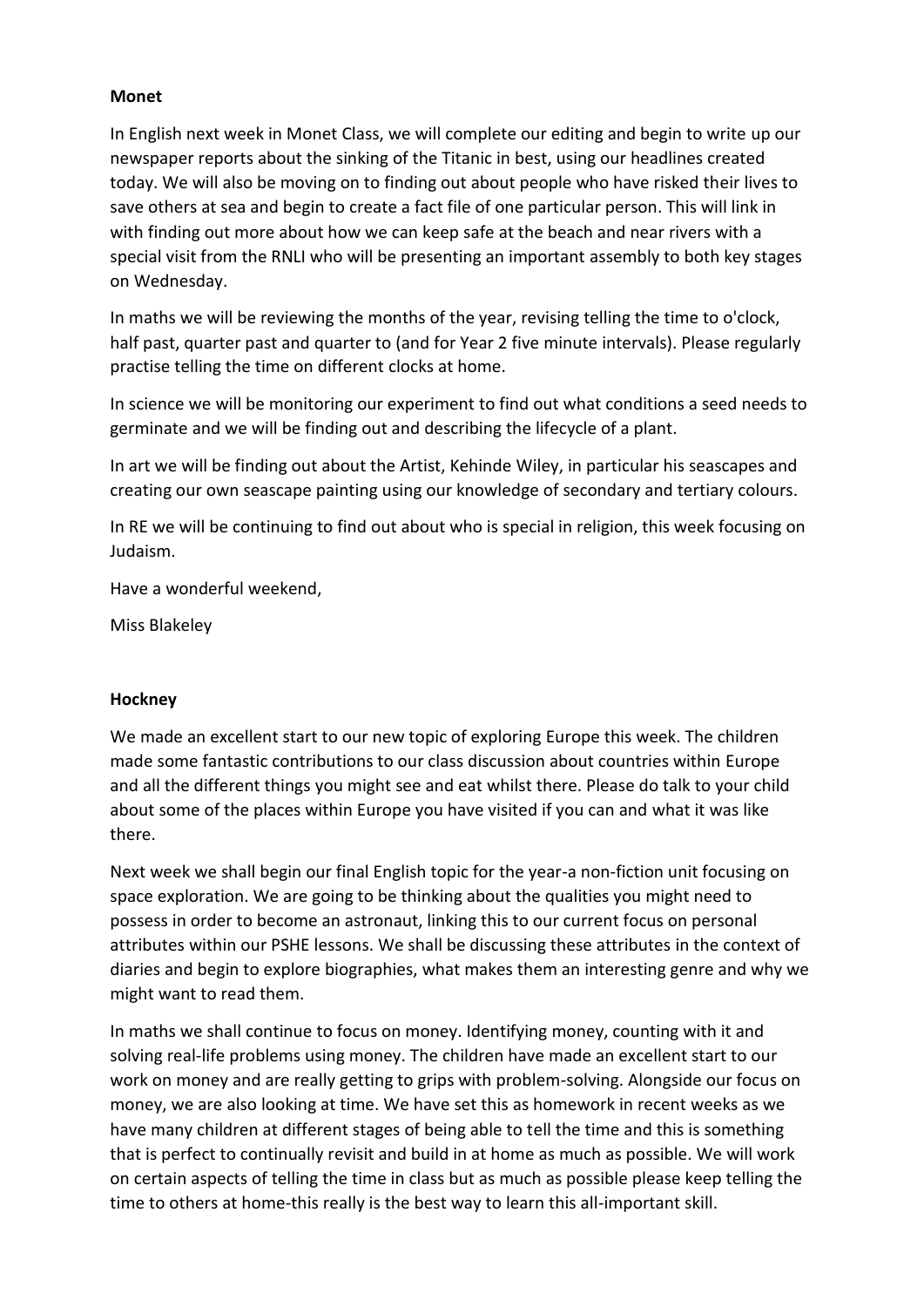Next week we will be continuing to learn the songs for the KS2 Summer production. So far, we've done really well with learning these and are so excited to be back with Yr 5 & 6 after a two-year hiatus!

Please do remember to bring your water bottle to school every day and make sure to wear some sun protection. Homework is as ever on Google Classrooms. This week the focus of our English homework is the 'ough' spelling pattern and we are applying this through thinking about our cursive handwriting. As already mentioned, our homework in maths is work relating to telling the time.

We hope you have an enjoyable weekend and look forward to seeing you all next week.

Mrs Whittingham & Miss Groves

## **Hepworth**

This week Hepworth has been working hard on the school production again, and some of the children have been focusing on their accents – Cockney, Bristolian and Mancunian - with much aplomb!

We have also been very pleased with some of the children's commitment to the production, particularly their offers of props and costumes. This is both very helpful and encouraging, and we are very grateful for all your support.

In between rehearsals, the children have been working independently on the Rivers topic and we are impressed by their mature attitude towards their self-study. This will stand them all in good stead as they progress to the next chapter in their school careers.

In Maths, Year 5 children have been revisiting negative numbers, particularly in everyday situations such as temperatures and overdrafts! Meanwhile, Year 6 have been manipulating numbers, patterns and searching for formulae in their mathematical investigations.

We are investigating mould in our science lessons this week which will continue next week as we see what our results are and draw conclusions. In PSHE the children have had their sessions on puberty on Thursday this week. We were very impressed with the maturity of children's questions and their general attitude to the lesson. The second session (year 6 only) will include how a baby is made as well as relationships. This will be next Thursday.

In Spanish, children practised their own café role plays and Mrs Walker was very pleased with their enthusiasm for the subject.

Next week we will be asking the children to limit their use of the production scripts in rehearsal, so they can focus on the acting side. We would appreciate it if you could encourage and support your child to memorise their lines.

We hope you have a great weekend and that you enjoy the sunny weather (without overheating!).

Mrs Wilson and Mrs Jones